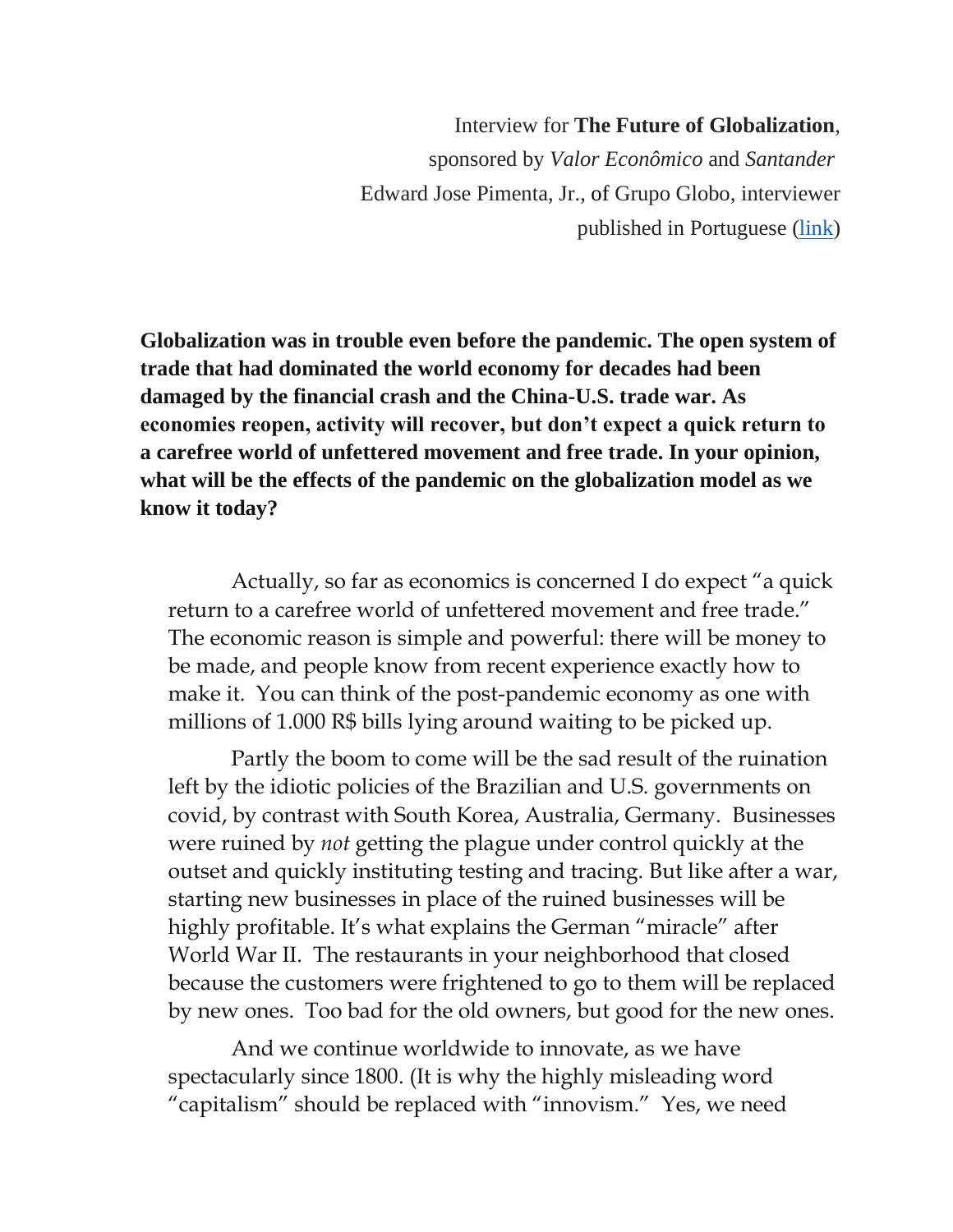capital, but we also need rain and labor and the existence of the universe; what is unique about the modern world is not capital accumulation but new ideas for using the capital and labor and rain to make things better.) The pause enforced by uncontrolled covid will merely pile up unexploited innovations. There will be new medicines, new means of payment, new agricultural techniques, new transportation systems, whatever—anyway, new. I don't know what they will be (if I did I would be a billionaire). But I expect on recent historical experience that they pile up at about 2% per year. More 1.000 R\$ bills.

I would expect that for some years, until memories fade, business people will be more cautious about long supply chains, having seen what happens when a viral bomb drops on them. But they will find ways to insure against future plagues—not to eliminate the plagues, of course, but to reduce the sensitivity of the economy to their inevitable arrival.

Globalization is unstoppable and good, as much for the pressure it puts on Brazilian companies to come up to world standards, as Embraer already has, as for the less dynamic but very large static gains from international specialization, such as growing coffee in Brazil rather than in hothouses in Canada.

But globalization amounts to a re-forming of the single land mass of Pangaea of 175 million years ago. It means that germs move fast and far. We travel, which is good, but we bring the germs with us. So we better prepare now for the next plague. Pangaea leads to pandemic.

The problem is not the working of the economy. The problem is political economy. One problem is that certain politicians will always be ready to seize on the crisis to erect protectionist walls around the country, and to implement more internal coercions. They will be serving the interests of this or that company that Brazil should not have in the first place. "Import substitution" is the technicalsounding phrase, or "regulation" of corporations. It's happened before. Populism of the Peronist/nationalist/syndicalist sort keeps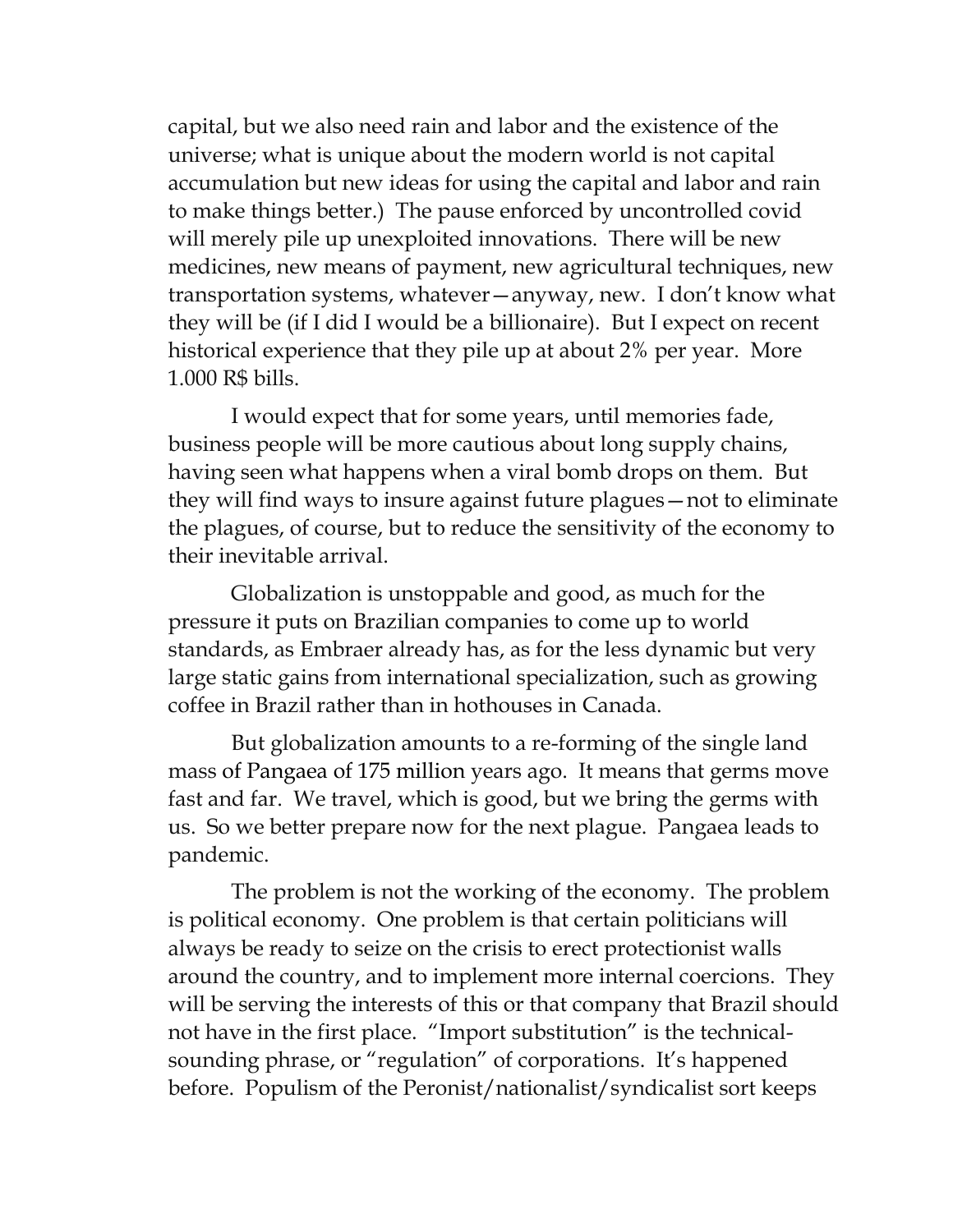cropping up, especially in Latin America. It is peddled also by economists who do not know economics, such as Raul Prebisch long ago, or the advisor to (the soon to be "former") President Trump, Peter Navarro (shamefully, he has a PhD fin economics from Harvard: in protest, I am going to turn mine in).

The other problem in the political economy is short-term thinking sold by journalists, causing panic mixed with beard-pulling theorizing about, say, the Great Recession or the rise of China, or now covid. I say to you journalists: Repent! Think of the long term. The big story about our present life is world income per capita in real terms doubling in every long generation. It has done so since 1800 for the countries that have come closest to liberal policies. As a result, poverty and inequality have dramatically fallen in the world since the 1960s, and will end entirely in two or three such generations—if we let it, and pick up the 1.000 R\$ notes.

And, dears, stop mixing up peaceful trade with "conquest." The Chinese are not conquering us. They're sending us some of their stuff in exchange for some of our stuff. The commercial "war" talk, of nations "competing," leads to literal war, as it did in 1914—which *can* stop the doubling of real incomes. It did then in may countries. For such pessimism and the silly talk about international "competition." I blame some of my colleagues in economics, such as Robert J. Gordon, but also some of my colleagues in history, such as the late David Landes and now Niall Ferguson.

Contrary to the pessimists, be of good cheer.

**In your article "Learning to love Globalization", you do a detailed analysis of the most different forms of protectionism and explain how it affects global trade. In a world with a shortage of leaders who understand the benefits of international economic integration, do you think that we have the chance to write a new chapter in the globalization process?**

Yes. But you journalists need to stop talking short-term about "competition," and giving voice to special interests demanding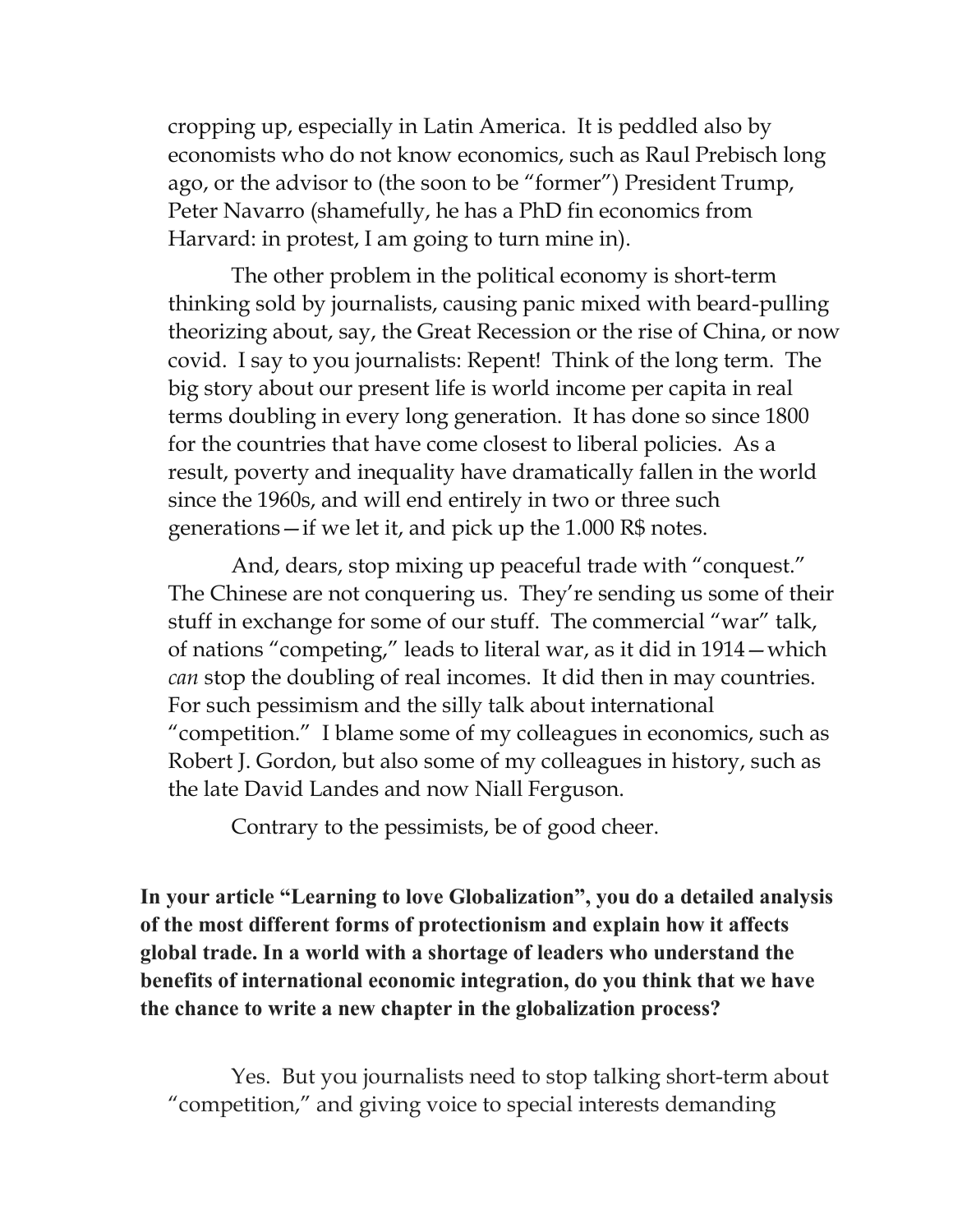"protection" against other Brazilians and especially against those evil foreigners who want to send us some of their stuff. There will always be politicians ready to lead us into Peronism. We need to encourage, and vote for, the politicians who treat us like adults, not like easily fooled children. Liberalism could also be called "adultism." The usual ideologies of left or right, socialism or nationalism, are instead "childism."

## **How can the outcome of the upcoming U.S. elections affect the future of globalization?**

Considerably. If Biden wins, as I am sure he will, the world will move back to multi-lateralism such as the Trans-Pacific Partnership. Unfortunately, Biden like most people does not understand that "protection" is a scheme for one group to steal from another, auto workers for example stealing from auto buyers. But his ignorance does not put him outside the circle of regular democratic politicians. "Trade deals," for instance, take place on the supposition that exports are good and imports bad. It is childish would you want your hours of work to increase, which is your exports, and your ability to buy food to decrease, your imports? Of course not. The same is true of nations. No economist with sense (which lets out Prebisch and Navarro) thinks a positive balance of trade, exports greater than imports, is a sensible measure of Brazilian welfare.

But if Trump wins, I am moving to Ireland or Canada. If I was not so bad at languages I would happily move to Rio. Trump is a wannabe fascist. At least Biden is a gentle democrat—not a fool with authoritarian tastes who admires Putin and Erdogan. But you Brazilians know about that from your own experience.

Globalization will resume under Biden. Under Trump it will continue to die, and 1914 will happen again.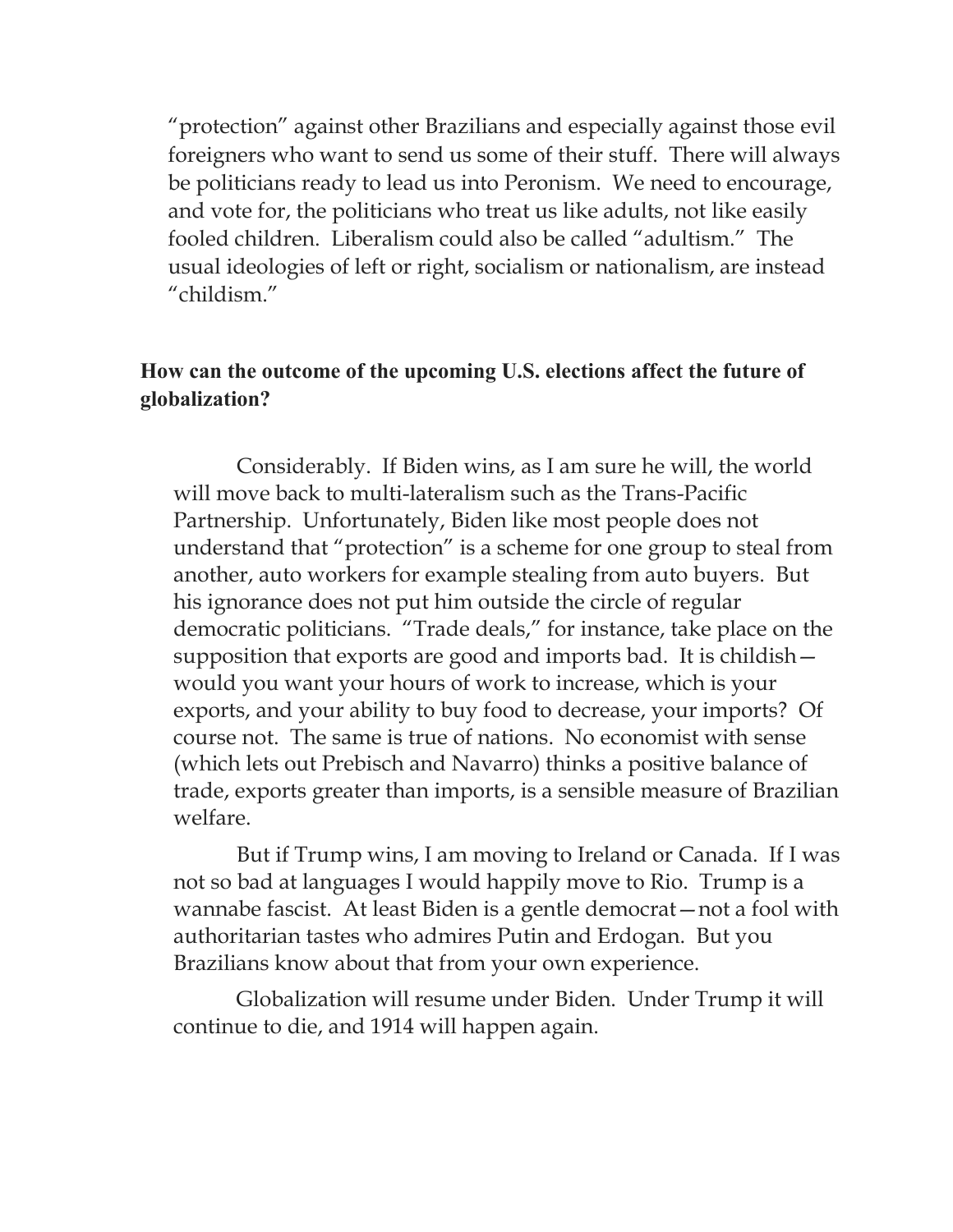**The coronavirus started in China, a country seen as a kind of global factory, and in the city of Wuhan, which houses hundreds of multinational companies and concentrates the production of automobiles and steel. However, the Chinese economy has managed to recover part of the losses and should be one of the only ones to grow in 2020. Does this rapid recovery reinforce the protagonism of China in the global scenario? How will this affect the balance of forces between countries?**

No. People love to talk about "the Chinese model," and how we are doomed to either adopt the fascism of Xi Jinping's sort or become economic slaves of the Chinese. Such talk is stupid. Notice, by the way, how similar the talk is to worries about "the Japanese model" during the 1980s. (Any anti-East-Asian racism there about hordes of yellow people? Oh, no.) There is no Chinese model of central planning—China grew spectacularly, from \$1 a day in 1978 to \$33 a day now (now roughly Brazil's real income per head) by *not* centrally planning. They adopted free markets, and grew rapidly. Brazil could, too, as could South Africa (another country I know a little and love a lot), by adopting the liberalizations that China after 1978 and India after 1991 adopted. Let people start large and small businesses easily. Do not impose wage regulations. Let people move (imperfectly done in China, but nonetheless resulting in the largest migration in human history, 200 million from the interior to the coast). Result? A doubling of incomes in every *short* generation, and sometimes redoubling, a factor of eight in one long generation.

As to how China handled the virus, notice that virtually all the western Pacific nations did well, from New Zealand to South Korea. Most of them are vibrant democracies, not thuggish Party tyrannies like China or Vietnam, or moderate tyrannies like Singapore. In other words, it is false to infer from the success of a few tyrannies that tyranny is good for you. People like to think so, because they think of big societies as being like families, easy to plan. (Though anyone who has lived in a family knows that even a family is in fact difficult to plan.) Most tyrannies—think Zimbabwe or Egypt or China before 1978 or Brazil under the generals—do extremely badly.